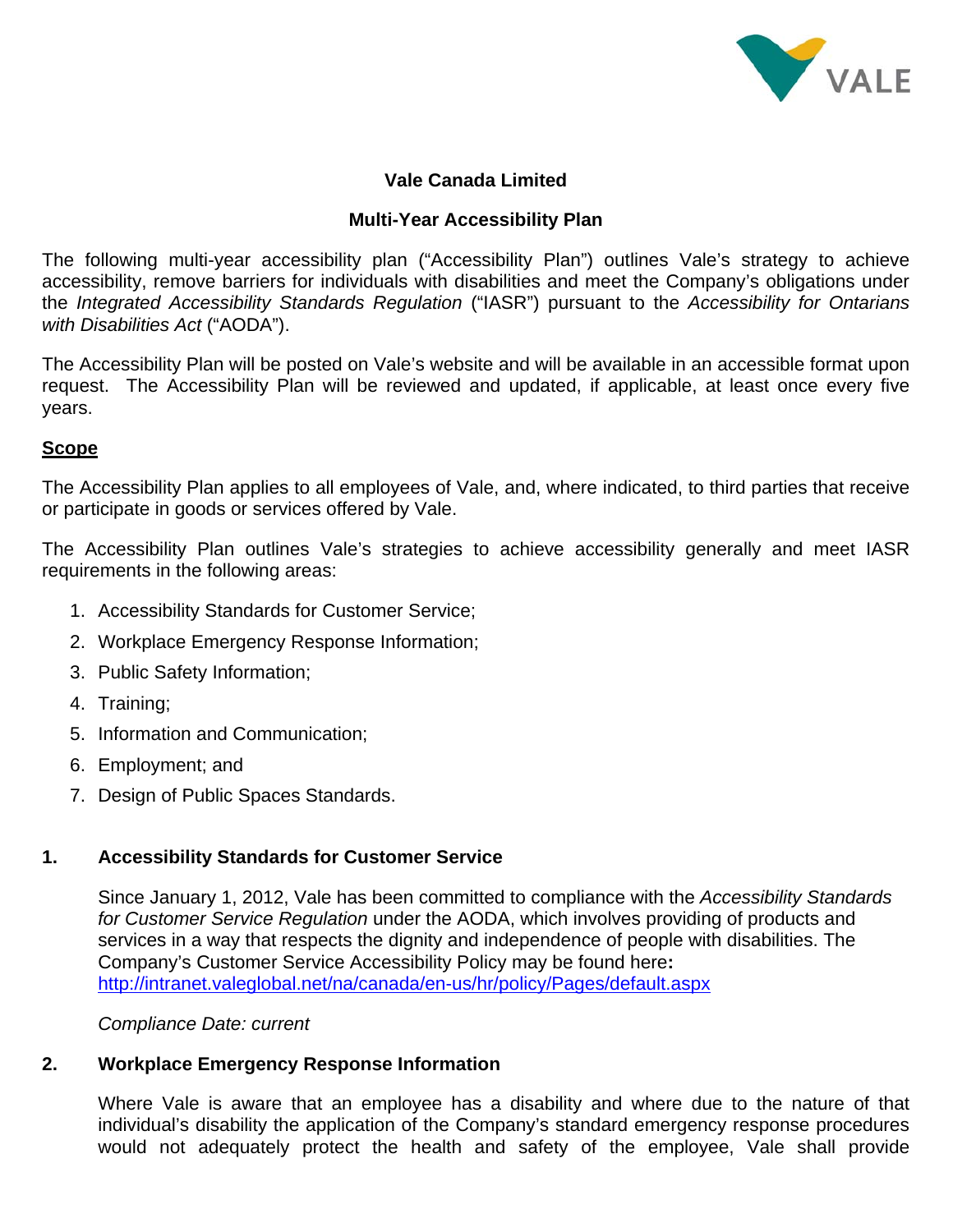

individualized workplace emergency response information to the employee as required and as soon as practicable.

- ¾ Vale shall update the emergency response information if: a) the employee is transferred to a new worksite area; b) if the employee's accommodation needs change; and/or c) if the Company amends its emergency response policies and procedures.
- ¾ Where required and with the employee's prior consent, Vale shall provide assistance to an employee with a disability during workplace emergencies or disaster based on the individual's particular accommodation needs.
- ¾ Vale may communicate individualized emergency plans to the employees' respective managers and safety personnel on an 'as needed' basis.

#### *Compliance Date: current*

## **3. Public Safety Information**

Where Vale provides emergency safety information to the public concerning its operations, the Company shall make such information available in an accessible format, as soon as practicable, if requested.

*Compliance date: current* 

## **4. Training**

Vale is committed to providing training on the requirements of the accessibility standards referred to in the IASR and on the *Human Rights Code*, as it pertains to persons with disabilities.

In accordance with the IASR, Vale will:

- ¾ ensure that appropriate training on the requirements of the IASR and the *Human Rights Code* as it pertains to persons with disabilities, is provided as soon as practicable to all employees, volunteers (if applicable), and third-parties that provide goods, services and facilities on Vale's behalf, and persons participating in the development and approval of Vale's policies;
- $\triangleright$  maintain records of the training provided, including training dates and the number of individuals to whom training was provided; and
- ¾ ensure that training is provided on any amendments to Vale's accessibility policies on an ongoing basis.

*Compliance Date: January 1, 2015* 

## **5. Information and Communication**

Vale is committed to making its information and communications accessible to persons with disabilities. Vale will adhere to the new accessibility requirements under IASR standards to ensure that information and communications systems and platforms are accessible and, upon request, provided as soon as practicable in formats that meet the needs of persons with disabilities.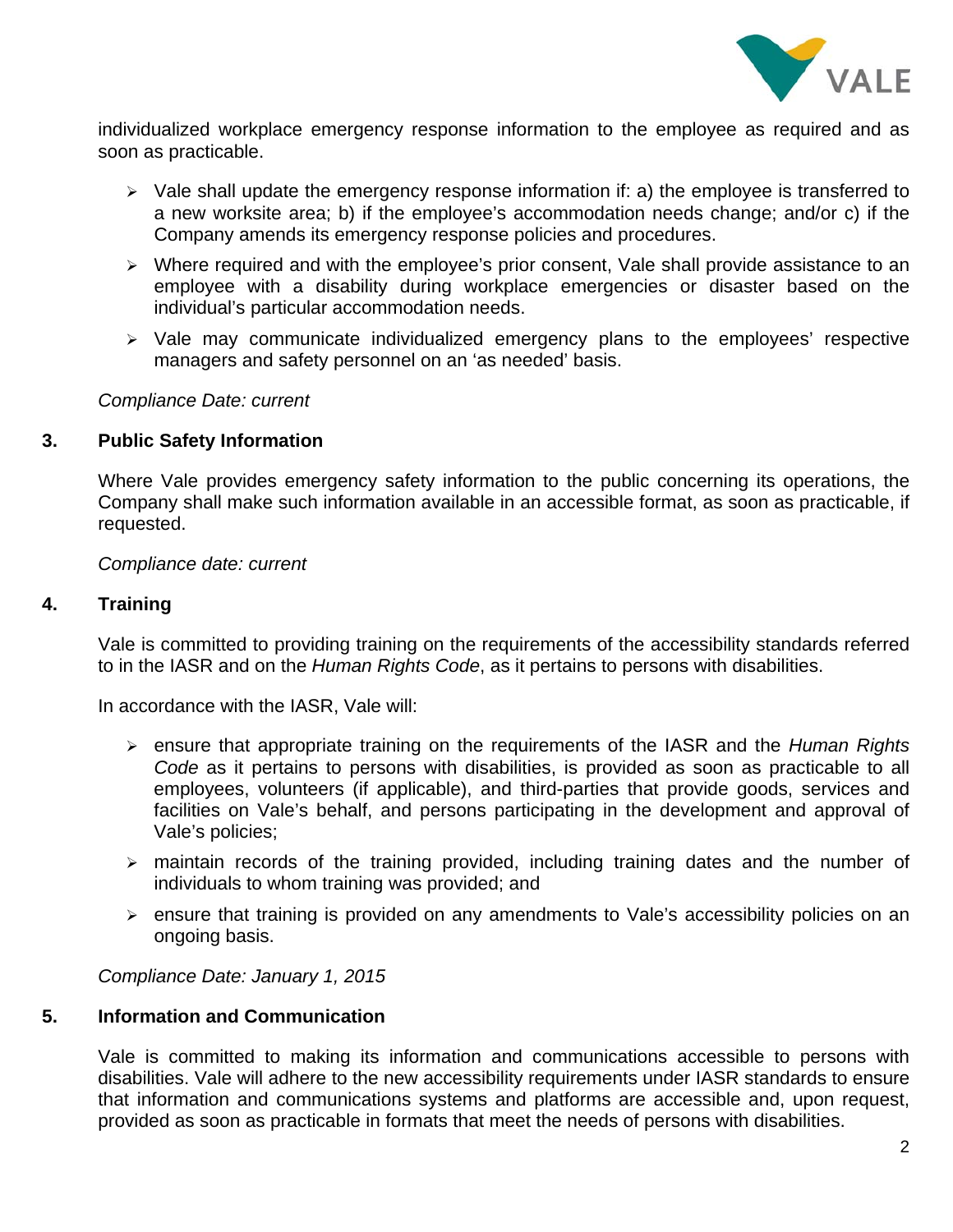

## **(i)** *Feedback, Accessible Formats and Communication Supports:*

In accordance with the IASR, Vale will:

- $\triangleright$  ensure that existing and new processes for receiving and responding to feedback are accessible to persons with disabilities by providing or arranging for the provision of accessible formats and communication supports, upon request and in a timely manner;
- $\triangleright$  as a general principle, where accessible formats and communication supports for persons with disabilities are requested:
	- $\circ$  provide or arrange for the provision of such accessible formats and communication supports;
	- o consult with the person making the request to determine the suitability of the accessible format or communication support;
	- o provide or arrange for the provision of accessible formats and communication supports in a timely manner that takes into account the person's accessibility needs due to disability, and at a cost no more than the regular cost charged to other persons; and
- $\triangleright$  notify the public of the availability of accessible formats and communication supports.

#### *Compliance Dates:*

- *Feedback Process: current*
- *Accessible Formats and communication supports: January 1, 2016*

#### **(ii)** *Accessible Websites and Web Content:*

In accordance with the IASR, Vale will work toward making its Ontario-based websites and web content conform with the World Wide Consortium Web Content Accessibility Guidelines (WCAG 2.0) Level AA.

#### *Compliance Dates:*

- *WCAG 2.0 Level A new Internet websites and web content: January 1, 2014*
- *WCG 2.0 Level AA all Internet websites and web content, except for exclusions set out in the IASR: January 1, 2021*

#### **6. Employment**

#### **(i)** *Recruitment:*

Vale is committed to fair and accessible employment recruiting practices that include providing accessibility across all stages of the employment cycle.

In accordance with the IASR, Vale will do the following: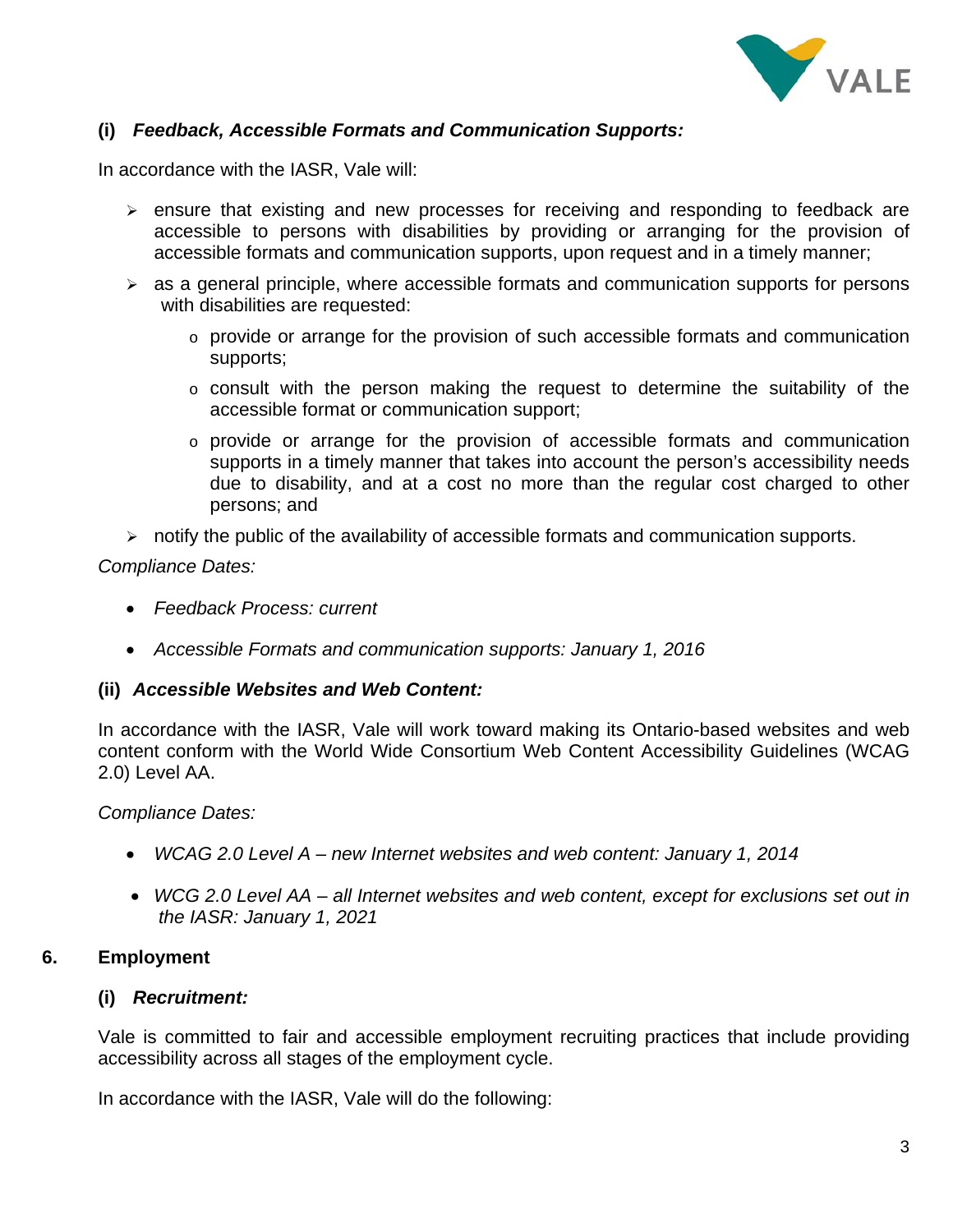

- $\triangleright$  Vale will notify employees and the public of the availability of accommodation for applicants with disabilities in the recruitment process. This will include:
	- o reviewing and, as necessary, modifying existing recruitment policies, procedures and processes; and
	- o advising that accommodation is available for applicants with disabilities on Vale's website and in job postings
- ¾ When applicants are selected to participate in an assessment or selection process, Vale will notify them that accommodations are available upon request in relation to the materials or processes used in the assessment/selection process. This will include:
	- o review and, as necessary, modification of existing recruitment policies, procedures and processes;
	- o inclusion of availability of accommodation notice as part of the script in the scheduling of an interview and/or assessment; and
	- o consultation with applicants who request accommodation and arrangement for provision of suitable accommodations in a manner that takes into account the applicant's accessibility needs.
- ¾ When making offers of employment, Vale will notify the successful applicant of its policies for accommodating employees with disabilities. This will include:
	- o review and, as necessary, modification of existing recruitment policies, procedures and processes; and
	- o inclusion of notification of Vale's policies on accommodating employees with disabilities in offer of employment letters.

## **(ii)** *Provision of Accessible Formats and Communications Supports***:**

In accordance with the IASR, Vale will inform all employees of policies that support employees with disabilities, including, but not limited to, policies on the provision of job accommodations that take employees' accessibility needs into account. This will include:

- $\triangleright$  informing current employees and new hires of Vale's policies;
- $\triangleright$  providing information as soon as practicable after the new employee begins employment, preferably in the orientation process;
- $\triangleright$  keeping employees up to date on changes to existing policies on job accommodations with respect to disabilities;
- ¾ providing or arranging for provision of accessible formats and communications supports, upon request, for:
	- o information that is needed in order to perform an employee's job;
	- o information that is generally available to employees in the workplace; and
- $\triangleright$  in meeting the obligations to provide the information that is set out above, Vale will consult with the requesting employee in determining the suitability of accessible formats or communications supports.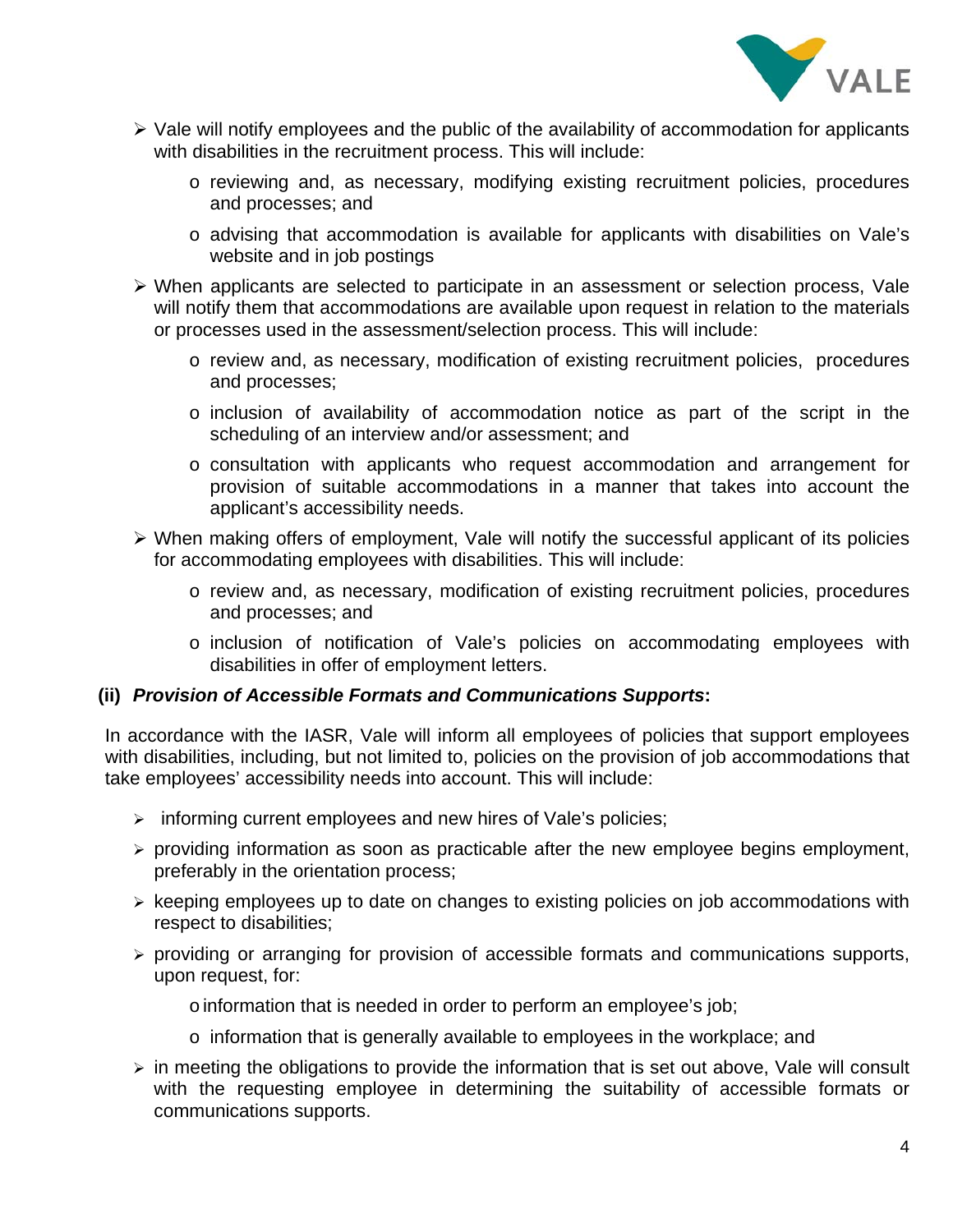

#### **(iii)** *Documented Individual Accommodation Plans & Return to Work Process:*

Vale will incorporate new accessibility requirements under the IASR to ensure that barriers in accommodation and return to work processes are eliminated and its policies surrounding accommodation and return to work are followed, where applicable.

Vale's existing accommodation process is robust and includes comprehensive steps to accommodate employees with disabilities and mechanisms to facilitate safe return to work after absence due to disability. Vale will review and assess its existing processes and procedures to ensure a mechanism is developed for the development of documented individual accommodation plans for employees with disabilities, as required.

In accordance with the provisions of the IASR, Vale will ensure that the process for the development of documented individual accommodation plans includes the following elements:

- $\triangleright$  information regarding the manner in which the employee requesting accommodation can participate in the development of the plan;
- $\triangleright$  information regarding the means by which the employee is individually assessed;
- $\geq$  information regarding the manner in which Vale can request an evaluation by an outside medical or other expert, at Vale's expense, to assist in determining if and how accommodation can be achieved;
- $\triangleright$  steps to protect the privacy of employees' personal information;
- $\triangleright$  information regarding the frequency with which individual accommodation plans will be reviewed and updated and the manner in which this will be done;
- $\triangleright$  reasons for denial where an individual accommodation plan is denied;
- $\triangleright$  information regarding the means of providing the individual accommodation plan in a format that takes into account the employee's accessibility needs;
- $\triangleright$  the following will be included if individual accommodation plans are established:
	- o any individualized workplace emergency response information that is required;
	- o any information regarding accessible formats and communication supports that have been provided for or arranged, in order to provide the employee with:
		- information necessary to perform the employee's job;
		- information generally available to employees in the workplace; and
- $\triangleright$  identify any other accommodation that is to be provided to the employee.

Vale will ensure that the return to work process as set out in its existing policies outlines:

- ¾ steps Vale will take to facilitate return to work after a disability-related absence;
- $\triangleright$  development of a written individualized return to work plan for employees; and
- $\triangleright$  the use of individual accommodation plans in the return to work process.